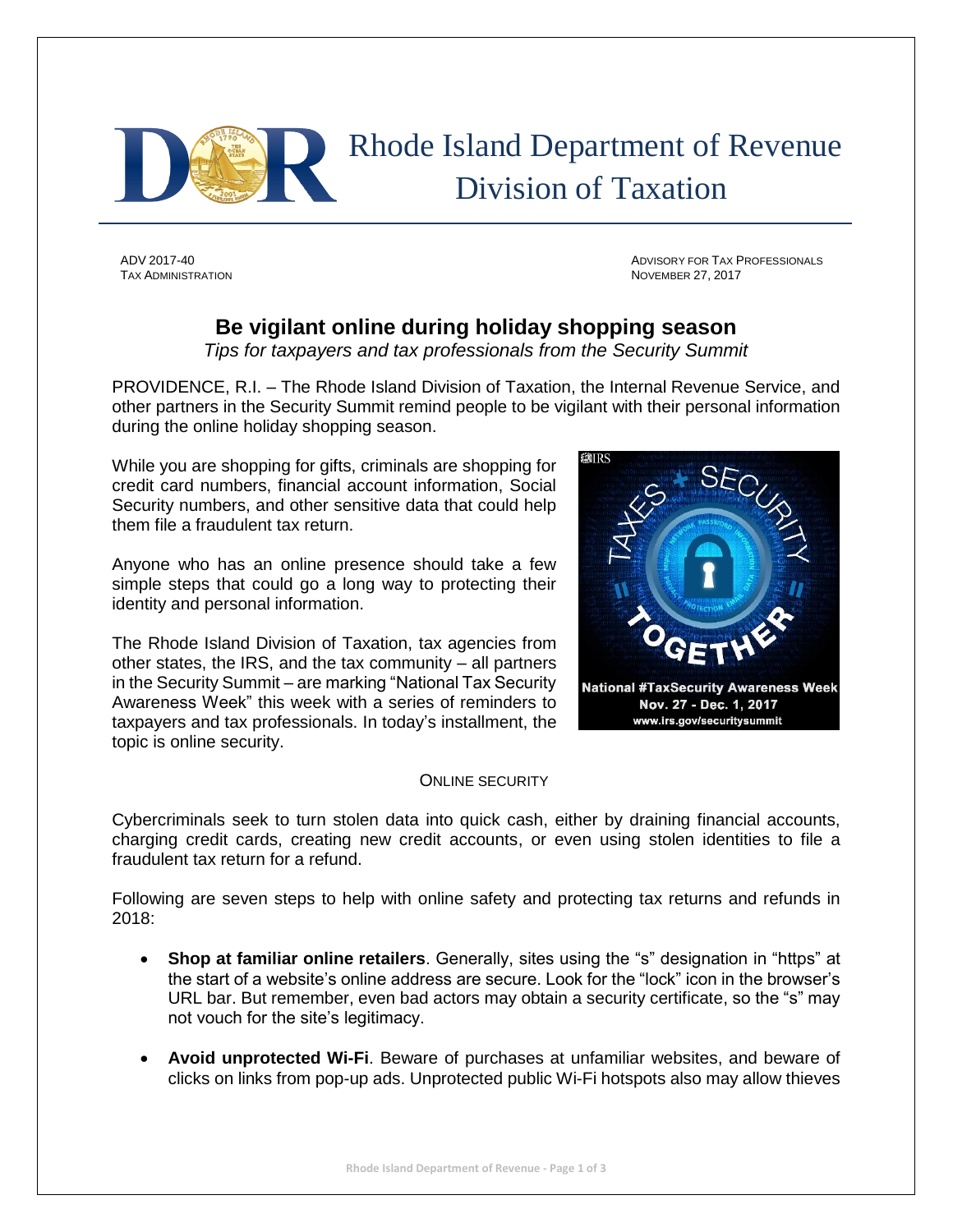to view transactions. Do not engage in online financial transactions if using unprotected public Wi-Fi.

- **Learn to recognize and avoid phishing emails that pose as a trusted source, such as those from financial institutions or the IRS**. These emails may suggest a password is expiring or an account update is needed. The criminal's goal is to entice users to open a link or attachment. The link may take users to a fake website that will steal usernames and passwords. An attachment may download malware that tracks keystrokes.
- **Keep a clean machine**. This tip applies to all devices -- computers, phones and tablets. Use security software to protect against malware that may steal data and viruses that may damage files. Set it to update automatically so that it always has the latest security defenses. Make sure firewalls and browser defenses are always active. Avoid "free" security scans or pop-up advertisements for security software.



- **Use passwords that are strong, long and unique**. Experts suggest a minimum of 10 characters, but longer is better. Avoid using a specific word; longer phrases are better. Use a combination of letters, numbers and special characters. Use a different password for each account. Use a password manager, if necessary.
- **Use multi-factor authentication**. Some financial institutions, email providers, and social media sites allow users to set accounts for multi-factor authentication – which means that users may need a security code, usually sent as a text to a mobile phone, in addition to usernames and passwords. For added protection, some financial institutions also will send email or text alerts when there is a withdrawal or change to the account. Generally, users can check account profiles at these locations to see what added protections may be available.
- **Encrypt and password-protect sensitive data**. If keeping financial records, tax returns or any personally identifiable information on computers, this data should be encrypted and protected by a strong password. Also, back-up important data to an external source such as an external hard drive. And, when disposing of computers, mobile phones or tablets, make sure to wipe the hard drive of all information before trashing.

## ADDITIONAL STEPS

There are also a few additional steps people can take a few times a year to make sure they have not become an identity theft victim.

Receive a free credit report from each of the three major credit bureaus once a year. Check it to make sure there are no unfamiliar credit changes. Create a ["My Social Security"](https://www.ssa.gov/myaccount/) account online with the Social Security Administration. There, users can see how much income is